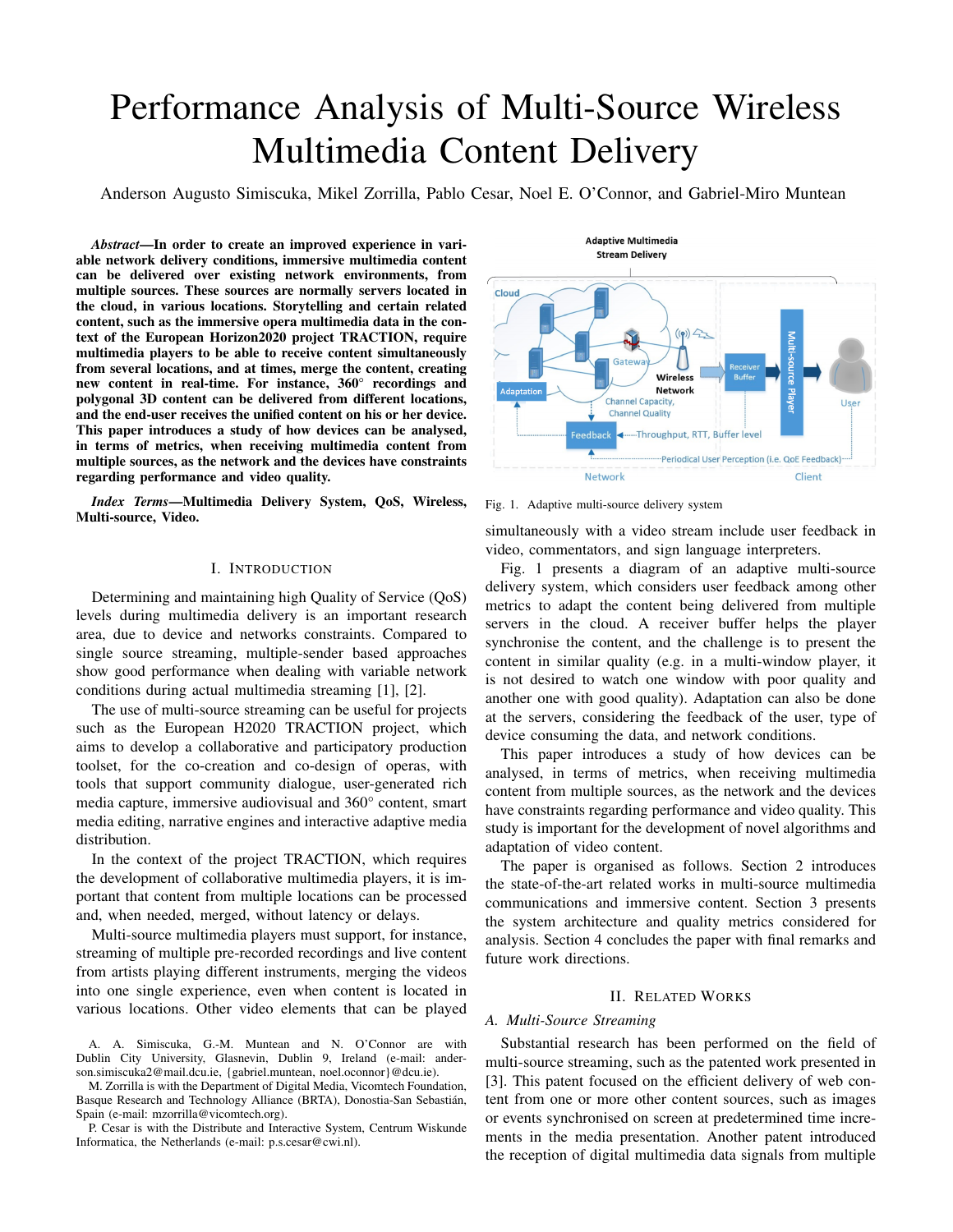sources. It considers streaming over a fixed bandwidth, and the communications path may be accomplished by subscribing to a base layer of a first source and a base layer of a second source, and subscribing to an enhancement layer of the first source [4].

The paper presented in [5] introduced the design and evaluation of an adaptive streaming mechanism from multiple senders to a single receiver in Peer-to-Peer (P2P) networks. The approach, P2P Adaptive Layered Streaming (PALS), allows a receiver to adapt the streaming of encoded video streams from multiple congestion controlled senders, supporting multiple non-interactive streaming applications.

One of the main video adaptation approaches currently is the ISO/IEC MPEG Dynamic Adaptive Streaming over HTTP (MPEG-DASH), which has two main components: Media Presentation and Media Presentation Description (MPD). Media Presentation is a sequence of one or more segments that incorporate periods, adaptation sets, and representations, which break up the media from start to finish. The MPD is a document defined using the eXtensible Markup Language (XML), and it identifies the various content components and the location of all alternative segments, providing the relationship between them [6], [7].

The authors in [8] employed Content Centric Networking (CCN) for adaptive multimedia streaming in mobile environments. The approach uses the MPEG-DASH standard. CCN is used so devices efficiently switch between multiple links encountering bandwidth variations, in 3G and WiFi networks.

The authors in [9] proposed a multi-video stream bundle framework for interactive video playback with support to dynamic switching among multiple parallel video streams of different viewpoints of the same scene. An optimisation framework is part of the approach and an adaptive protocol improves quality of the parallel streams based on bandwidth conditions and stream switching probabilities.

## *B. Immersive Multimedia Content*

Several tools are used in the process of immersive media authoring. These tools allow creators to produce several types of assets, such as 360° videos in monoscopic and stereoscopic formats, volumetric captures using specific tools and scripts, 3D models in tools such as Google Tilt Brush and Blocks from the Google Poly platform, audio/ambisonics created with Facebook's 360 spatial workstation, etc. [10], [11], [12]

The creation process aims to generate several files and assets that can be combined in the final applications compiled for multiple platforms, and installed in user devices (e.g. smartphones, desktops and VR headsets). Unity can be used in the creation of these immersive applications, as it provides features for importing various audio and visual assets, creation of 3D environments, and compilation into executable applications [13].

WebVR and the newest version of it, WebXR, are open specifications for VR experiences in desktop and mobile web browsers, allow the use of simple VR headsets, such as the Google Cardboard, with smartphones that support a compatible web browser. The main goals of WebVR and

WebXR are to render content into two screens (one for each eye) and capture motion control from phones' accelerometers and gyroscopes. They can also be used with advanced headsets (e.g. Oculus Rift) and most recent desktop browsers, such as Chrome, Chromium, Firefox, Microsoft Edge and Safari. WebVR and WebXR have been important technologies for bringing VR to the general public, as they only require a web browser, found in computers and smartphones [14].

Plenty of web-based players and platforms support 360° content, such as YouTube, Facebook and Vimeo. YouTube also supports  $180^{\circ}$  content, which is more affordable to produce. Other websites usually create their own customised players, using libraries such as Three.js and Video.js. Three.js is a JavaScript 3D library with cross-browser compatibility that contains an API for the creation and display of animated 3D computer graphics in web browsers. Video.js is an open source library for video support on the web and it supports HTML5, Flash video, YouTube and Vimeo content, VR and 360° videos, and other features, through its extensive plugin library. Developers can decide which features can be supported in their custom players through the addition of available plugins. Video.js supports video playback on desktops and mobile devices [15], [16].

# III. THE TRACTION PLAYER

The TRACTION player is one of the technologies being developed in the TRACTION project to provide support to immersive media from multiple sources in a heterogeneous network with diverse types of devices. These immersive files are mainly polygonal 3D models and scenarios and 360° videos.

#### *A. Multi-Source Delivery and System Architecture*

After the creation process, the assets and applications developed by authors in the various authoring platforms are uploaded to a server, the Media Vault, with multi-source capabilities, which means it supports multiple file formats for any location, as seen in Fig. 2. This server also provides tools for the management of the content and its metadata as well as for download/upload of immersive applications and assets, and streaming of 360° and 2D video (HTTP and FTP). Other important features of the Media Vault include storing accessible content (e.g. subtitles, audio description, sign language videos) and the transcoding of content into different resolutions and into MPEG-DASH, for adaptation and compatibility with the content player and web browsers.

The TRACTION player in conjunction with the media vault can adopt concepts of the delivery system from Fig. 1 and briefly described in the introduction. The architecture of the proposed DASH-based adaptive multimedia delivery system is deployed at both client and server sides. At the client side, a web player renders various segments into video/audio streaming and 3D scenarios, which will be deployed via different devices. At the server side, the platform annotates different information (e.g. QoS, QoE metrics) and encodes all information into an adaptive multimedia stream and associates it with the Media Presentation Description (MPD) files.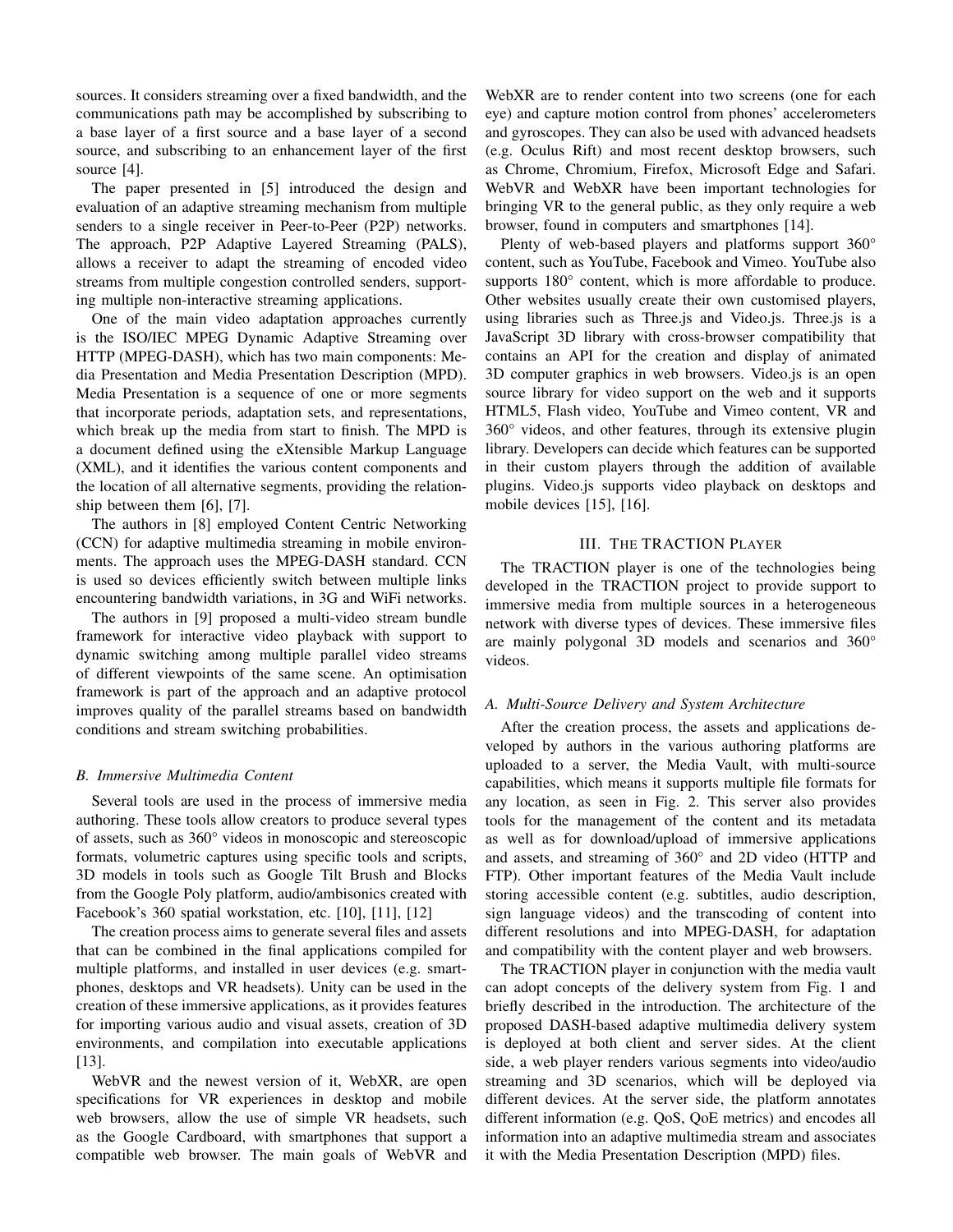

Fig. 2. TRACTION player architecture

After encoding, the sender delivers the adaptive multimedia stream from the sender buffer via the network based on the network conditions and user preferences. The stream is received at the receiver buffer at the client side, enabling the video/audio content playout.

The TRACTION player is web-based in order to run on devices' web browsers, available in smartphones, computers, tablets and VR headsets. The player requires a webserver (e.g. Tomcat), a HTTP server (e.g. Apache), and it has the capabilities of playing 2D and 360° content encoded in MPEG-DASH. The player also contains accessible features developed in the EU H2020 ImAc project [17], such as voice control, large menus, subtitling, audio description and sign language support. The components of the player are illustrated in Fig. 2.

The player is being extended to support immersive 3D models, and the main technology to be considered is WebXR, which allows the delivery of polygonal immersive applications through web browsers, and support for WebXR can be added with JavaScript APIs.

# *B. Performance and Quality Metrics*

As the TRACTION player is being designed for use in a variety of devices, it is important the support for novel adaptive algorithms and schemes based on device, user and network requirements. The development of research in these algorithms will allow multiple concurrent users located in areas with limited Internet bandwidth and with a variety of devices to access and produce content at higher quality, even in constrained environments. The player must generate KPIs for the analysis of the network status, and the algorithms must adapt content in order to maintain higher quality of service and quality of experience.

Content quality in streaming needs to be constantly assessed and analysed by Quality of Service (QoS) and Quality of Experience (QoE) metrics, so content can be delivered at higher quality given network constraints. QoS metrics are related to data transport and network parameters, such as packet loss, delay, jitter, round trip time, etc. QoE metrics focus on the quality perceived by users. Another important metric for video quality assessment is the Peak Signal to Noise Ratio (PSNR), which is the ratio between the maximum power of a signal and the power of the signal's noise, and is used to measure the quality of video reconstruction during video compression [18], [19].

Several multimedia content adaptation techniques have been proposed over the years, reducing buffering times and adapting content to devices with various screen sizes and network capabilities. These techniques can be incorporated into the technologies used in TRACTION, in order to increase perceived user quality even in constrained devices and network conditions. Adaptation can also be based on type of device and content and considering user prioritisation.

Content encoded in the MPEG-DASH standard can be adapted by the use of several algorithms. These algorithms make the use of metrics and schemes such as stateful bitrates, bandwidth estimations, QoE models and Markov Decision Process (MDP) [20].

Image quality, especially in the context of opera content, can be adjusted for improved user experiences. Adaptation based on resolution and region of interest can improve quality of the video. The region of interest-based adaptive scheme [21], for instance, performs adaptation at the level of regions within clip frames, based on user interest obtained from eye-tracking monitoring. The scheme adjusts the quality of those regions from the multimedia frames the viewer is the least interested in, if necessary due to network conditions. Regions in which the viewers are the most interested in, either do not change or involve little adjustment, resulting in high overall end-user perceived quality.

360° VR videos and the underlying 3D geometry can be also divided into spatially partitioned segments/tiles in the 3D space, and be adapted with more or less priority, according to the regions the user are more likely to look. Colour can also be improved. For instance, 360° content recorded in theatres also film the audience, which is a region that is normally dark and the quality can be decreased as users are not interested in seeing it. The overall video size is then decreased, improving performance. On the other hand, colour quality of the stage can be improved with increased brightness and contrast [22], [23].